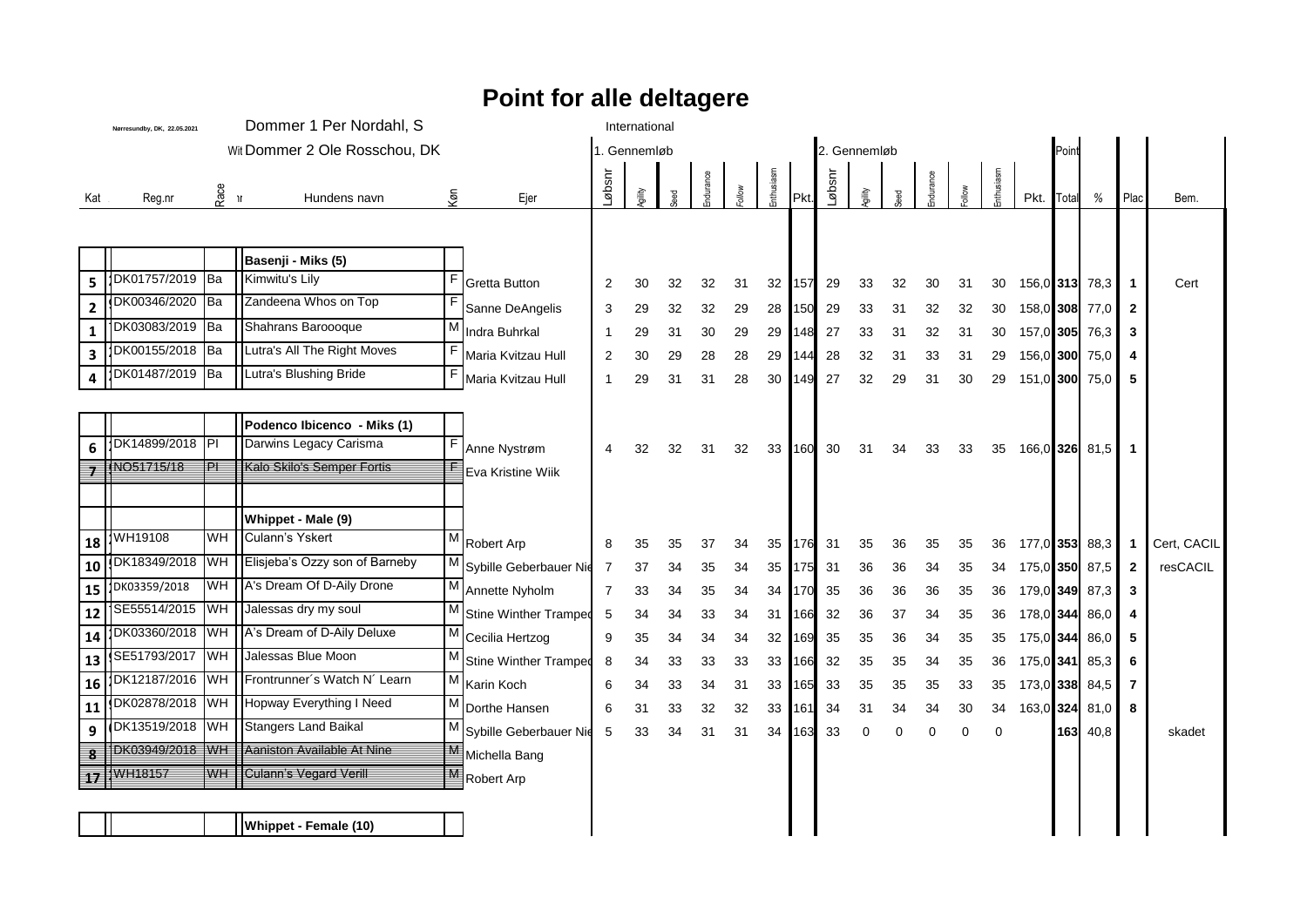| 22 | DK19819/2019 | <b>WH</b>  | Canela de Lobito Azul             | F            | <b>Birgitta Ott</b>        | 11 | 34 | 35 | 33 | 34 | 35 | 171 | 38 | 36 | 37 | 35 | 35 | 36 |                | 179,0 350 87,5 | $\mathbf 1$             | Cert, DKLCCH, CACIL |
|----|--------------|------------|-----------------------------------|--------------|----------------------------|----|----|----|----|----|----|-----|----|----|----|----|----|----|----------------|----------------|-------------------------|---------------------|
| 30 | SE15931/2018 | WН         | Calling You Irma                  | F            | Asa Heldemar               | 15 | 33 | 35 | 35 | 34 | 36 | 173 | 38 | 35 | 37 | 37 | 32 | 35 | 176,0 349      | 87,3           | $\overline{\mathbf{2}}$ | resCACIL            |
| 24 | SE56905/2018 | <b>WH</b>  | Fierce Fireball Headlong          | F            | Ingela Kjällbring          | 11 | 32 | 35 | 33 | 32 | 34 | 166 | 37 | 36 | 38 | 37 | 35 | 35 | 181,0 347      | 86,8           | 3                       |                     |
| 19 | DK02388/2017 | <b>WH</b>  | Sea Leopards What'sup Wendy       | F            | Jonna Sørensen             | 14 | 33 | 32 | 34 | 32 | 33 | 64  | 40 | 37 | 36 | 37 | 34 | 37 | 181,0 345      | 86,3           | 4                       |                     |
| 29 | DK21122/2019 | WH         | Harerunner Hearthunter            | F            | Kirsten Holm               | 15 | 36 | 33 | 33 | 32 | 35 | 169 | 40 | 35 | 35 | 34 | 34 | 34 | 172,0 341      | 85,3           | 5                       |                     |
| 20 | DK12191.2016 | <b>IWH</b> | Frontrunners Red Lipstick         |              | Jonna Sørensen             | 14 | 32 | 33 | 32 | 33 | 34 | 164 | 37 | 35 | 35 | 35 | 35 | 35 | 175,0 339      | 84,8           | 6                       |                     |
| 31 | DK15148/2019 | <b>IWH</b> | Redcomet Vairocana                | F            | Tanja Newby                | 13 | 33 | 33 | 32 | 32 | 34 | 164 | 39 | 35 | 36 | 35 | 32 | 35 | 173,0 337 84,3 |                | 7                       |                     |
| 23 | Dk10155/2016 | <b>WH</b>  | Gilda Gardenia Synergy            |              | Lene Heidemann olser       | 12 | 33 | 32 | 32 | 31 | 32 | 160 | 39 | 36 | 34 | 33 | 34 | 35 | 172,0 332      | 83,0           | 8                       |                     |
| 26 | SE16571/2019 | WН         | Hopway shake the ground           | F            | Ulf & Camilla Persson      | 12 | 31 | 32 | 31 | 32 | 32 | 158 | 36 | 35 | 34 | 34 | 34 | 35 | 172,0 330      | 82,5           | 9                       |                     |
| 28 | Dk03363/2018 | <b>WH</b>  | A's Dream Of D-Aily Desire        |              | Annette Nyholm             | 13 | 30 | 29 | 29 | 29 | 30 | 47  | 36 | 35 | 35 | 34 | 34 | 34 | 172,0319       | 79.8           | 10                      |                     |
| 21 | DK18219/2015 | WIE        | Frontrunners Italian Dreams       |              | Vibeke Simonsen            |    |    |    |    |    |    |     |    |    |    |    |    |    |                |                |                         |                     |
| 25 | SE59736/2017 | WH         | Hopway no better place            |              | Ulf & Camilla Persson      |    |    |    |    |    |    |     |    |    |    |    |    |    |                |                |                         |                     |
| 27 | SE13715/2019 | WĦ         | Seamus New Year Diamond           | E            | Asa Lord                   |    |    |    |    |    |    |     |    |    |    |    |    |    |                |                |                         |                     |
| 32 | DK16621/2019 | WH         | Aaniston Departure Classified     | £            | Michella Bang              |    |    |    |    |    |    |     |    |    |    |    |    |    |                |                |                         |                     |
|    |              |            |                                   |              |                            |    |    |    |    |    |    |     |    |    |    |    |    |    |                |                |                         |                     |
|    |              |            | Whippet -National - Male (10)     |              |                            |    |    |    |    |    |    |     |    |    |    |    |    |    |                |                |                         |                     |
| 43 | SE29512/2019 | WH         | Triporas Torta di Mandorle        | М            | Maria Karlsson             | 18 | 36 | 36 | 36 | 35 | 36 | 179 | 44 | 37 | 35 | 36 | 36 | 35 | 179,0 358      | 89,5           | -1                      | Cert                |
| 33 | DK20564/2019 | <b>IWH</b> | <b>Running Raiders Nick Fury</b>  | М            | Sybille Geberbauer Nie     | 17 | 34 | 33 | 34 | 35 | 34 | 170 | 42 | 39 | 37 | 36 | 37 | 36 | 185,0 355      | 88,8           | $\mathbf{2}$            |                     |
| 40 | DK09588/2016 | <b>WH</b>  | <b>WalkInthePark Othello</b>      | М            | Hanne Stilling             | 18 | 35 | 35 | 33 | 34 | 35 | 172 | 42 | 36 | 35 | 34 | 34 | 35 | 174,0 346      | 86,5           | 3                       |                     |
| 42 | DK17788/2018 | <b>IWH</b> | Galanta WHs Erasmus Montanus      | M            | <b>Gitte Balle</b>         | 19 | 35 | 34 | 33 | 34 | 34 | 170 | 45 | 32 | 36 | 35 | 32 | 34 | 169,0 339      | 84,8           |                         |                     |
| 37 | DK11302/2018 | <b>WH</b>  | Wild and Wicked Futuristic Flyer  | M            | Kristine Madsen            | 16 | 34 | 35 | 35 | 35 | 33 | 172 | 44 | 34 | 35 | 32 | 32 | 33 | 166,0 338      | 84,5           | 5                       |                     |
| 39 | Dk03793/2016 | <b>WH</b>  | <b>Hamlet Hamilton Synergy</b>    | М            | Annette Nyholm             | 20 | 34 | 32 | 33 | 32 | 32 | 163 | 41 | 36 | 34 | 35 | 35 | 34 | 174,0 337      | 84,3           | 6                       |                     |
| 36 | DK12896/2015 | WН         | Peregrinus Amazing Ascari         | М            | Kristine Madsen            | 16 | 33 | 32 | 35 | 33 | 33 | 166 | 45 | 31 | 33 | 34 | 31 | 34 | 163,0 329      | 82,3           | 7                       |                     |
| 44 | SE41150/2015 | WH         | Slingshot's Tea N Tea             | М            | Maria Karlsson             | 17 | 33 | 33 | 31 | 33 | 29 | 59  | 43 | 34 | 35 | 32 | 32 | 33 | 166,0 325      | 81,3           | 8                       |                     |
| 38 | DK06879/2017 | <b>WH</b>  | Tanalorn Owen of Flying P         | М            | <b>Bianca Christiansen</b> | 19 | 31 | 34 | 33 | 32 | 31 | 161 | 41 | 35 | 34 | 30 | 31 | 33 | 163,0 324      | 81,0           | 9                       |                     |
| 41 | DK00918/2016 | <b>WH</b>  | Sea Leopard's Velvet Platium      | М            | Nina Christensen           | 20 | 30 | 32 | 28 | 32 | 32 | 154 | 43 | 32 | 34 | 33 | 33 | 34 | 166,0 320 80,0 |                | 10                      |                     |
| 34 | VO42935/15   | WH         | Royal Lady's Another Flying Color | $\mathbb{M}$ | Liz Blomsøy                |    |    |    |    |    |    |     |    |    |    |    |    |    |                |                |                         |                     |
| 35 | NO59659/17   | ₩Ħ         | <b>Triodames Andante</b>          | $\mathbb{M}$ | Liz Blomsøy                |    |    |    |    |    |    |     |    |    |    |    |    |    |                |                |                         |                     |
|    |              |            |                                   |              |                            |    |    |    |    |    |    |     |    |    |    |    |    |    |                |                |                         |                     |
|    |              |            | Whippet -National - Female (12)   |              |                            |    |    |    |    |    |    |     |    |    |    |    |    |    |                |                |                         |                     |
| 48 | DK02989/2018 | <b>WH</b>  | Tiny Tunes Hello Sunshine         | F            | Stine Jacobsen             | 26 | 36 | 34 | 34 | 34 | 36 | 174 | 48 | 37 | 37 | 35 | 36 | 35 |                | 180,0 354 88,5 | $\mathbf{1}$            | Cert, DKLCCH        |
| 45 | DK09797/2017 | <b>WH</b>  | Galanta WHs Summerbird            | F            | Rikke Løvgren              | 21 | 34 | 35 | 34 | 34 | 34 | 171 | 51 | 35 | 38 | 35 | 35 | 35 | 178,0 349 87,3 |                | $\mathbf{2}$            |                     |
|    |              |            |                                   |              |                            |    |    |    |    |    |    |     |    |    |    |    |    |    |                |                |                         |                     |